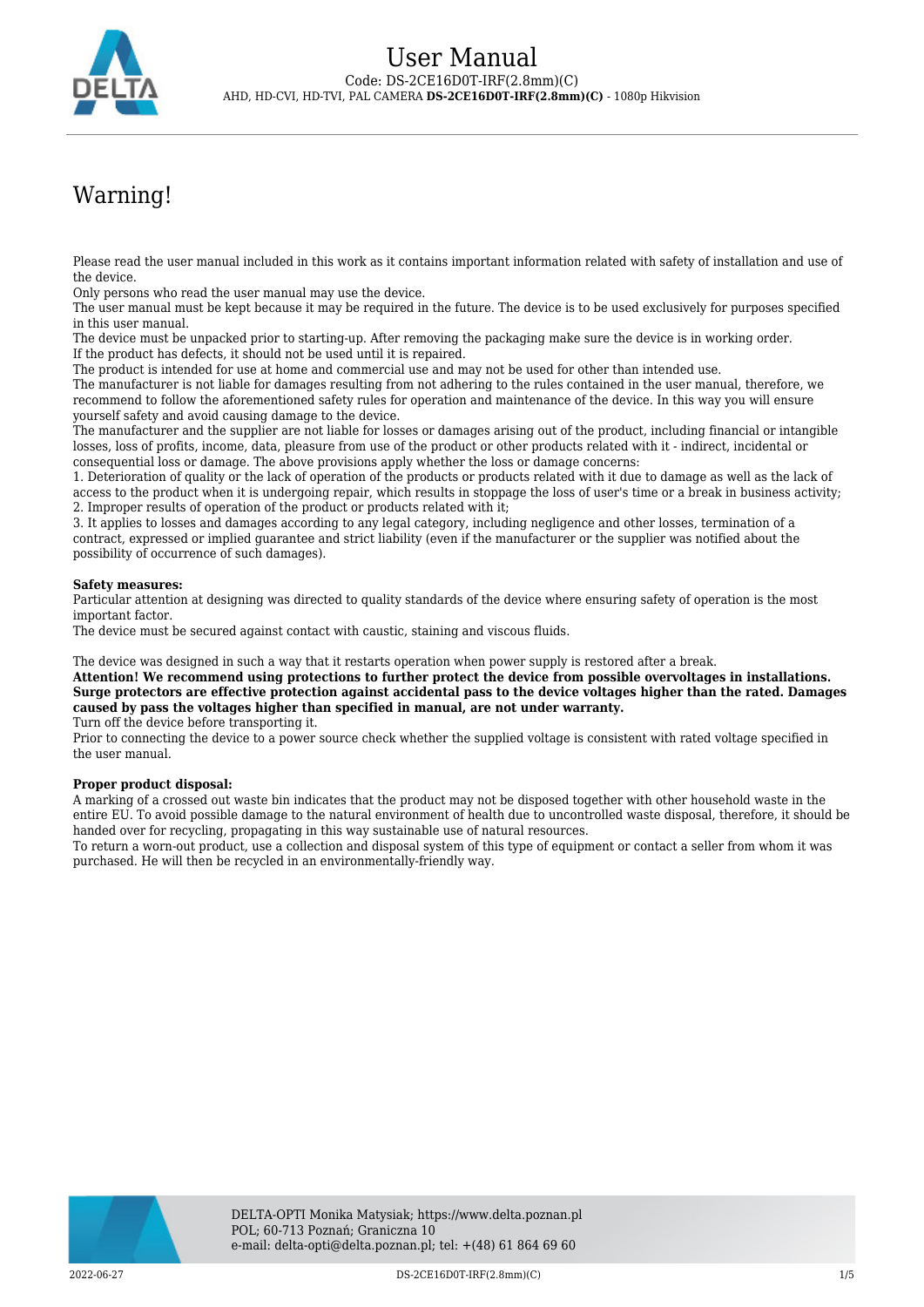

Megapixel camera with Progressive scan CMOS sensor and AHD / HD-CVI / HD-TVI / PAL.

The AHD / HD-CVI / HD-TVI interface allows to transmission of analog video signal via coaxial cable in max. 8 Mpx (4K) resolution. During transmission there are no delays and is maintained the original, high quality image.

In the case of video transmission using a twisted pair cable and matching transformers (balun), be aware of the possibility of signal reflections and interfering signals.

The 3-Axis integrated camera bracket has a regulation in all three planes, which allows to turn the camera to any direction. Camera is according to IP67 Index of Protection norm.

The change of the AHD / HD-CVI / HD-TVI / PAL standard is done with the corresponding button by keeping it pressed for approx. 5 seconds.



| Standard:                        | AHD / HD-CVI / HD-TVI / PAL                                                                                                                                                                                                                                                                                      |
|----------------------------------|------------------------------------------------------------------------------------------------------------------------------------------------------------------------------------------------------------------------------------------------------------------------------------------------------------------|
| Sensor:                          | Progressive Scan CMOS                                                                                                                                                                                                                                                                                            |
| Matrix size:                     | $2.1$ Mpx                                                                                                                                                                                                                                                                                                        |
| Resolution:                      | 1920 x 1080 - 1080p @ AHD / HD-CVI / HD-TVI<br>960 x 576 @ PAL                                                                                                                                                                                                                                                   |
| Lens:                            | $2.8 \text{ mm}$                                                                                                                                                                                                                                                                                                 |
| View angle:                      | • 106 ° (manufacturer data)<br>• 100 ° (our tests result)                                                                                                                                                                                                                                                        |
| Range of IR illumination:        | 25 m                                                                                                                                                                                                                                                                                                             |
| IR illuminator power adjustment: | Automatic                                                                                                                                                                                                                                                                                                        |
| Video output:                    | $1$ Vpp / 75 $\Omega$ - AHD / HD-CVI / HD-TVI / PAL, BNC socket                                                                                                                                                                                                                                                  |
| OSD menu:                        | ✓                                                                                                                                                                                                                                                                                                                |
| Main features:                   | • D-WDR - Wide Dynamic Range<br>· 2D-DNR - Digital Noise Reduction<br>• BLC/HLC - Back Light / High Light Compensation<br>• IR illuminator optimization<br>• ICR - Movable InfraRed filter<br>• AGC - Automatic Gain Control<br>• Auto White Balance<br>• Day/night mode<br>• Sharpness - sharper image outlines |
| Power supply:                    | 12 V DC / 250 mA                                                                                                                                                                                                                                                                                                 |
| Power consumption:               | $\leq$ 3 W                                                                                                                                                                                                                                                                                                       |
| Housing:                         | Compact, Metal                                                                                                                                                                                                                                                                                                   |



DELTA-OPTI Monika Matysiak; https://www.delta.poznan.pl POL; 60-713 Poznań; Graniczna 10 e-mail: delta-opti@delta.poznan.pl; tel: +(48) 61 864 69 60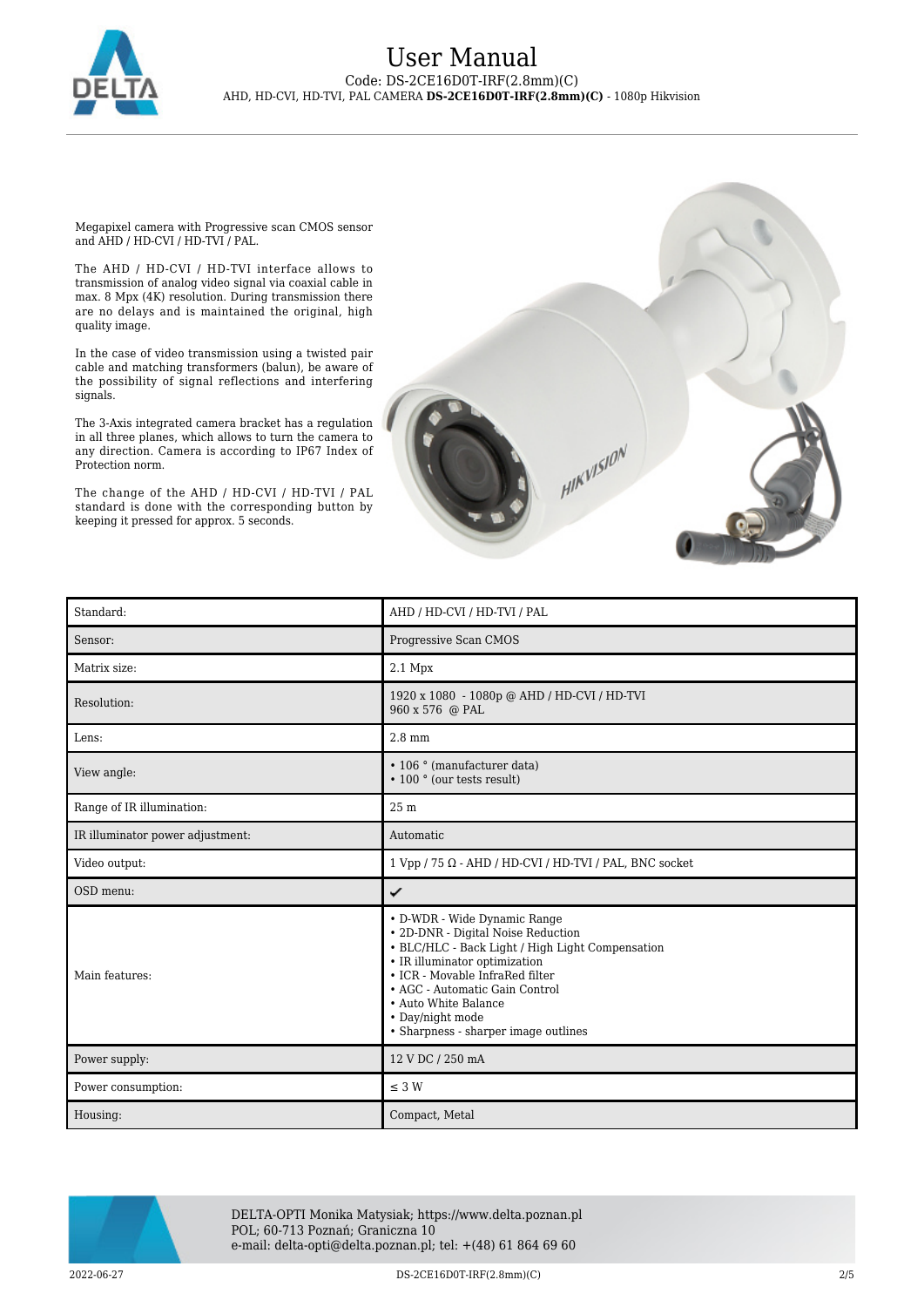

| Color:                 | White           |
|------------------------|-----------------|
| "Index of Protection": | <b>IP67</b>     |
| Operation temp:        | $-40 °C  60 °C$ |
| Weight:                | $0.26$ kg       |
| Dimensions:            | Ø 70 x 138 mm   |
| Supported languages:   | Polish, English |
| Manufacturer / Brand:  | Hikvision       |
| SAP Code:              | 300511939       |
| Guarantee:             | 3 years         |



Side view:

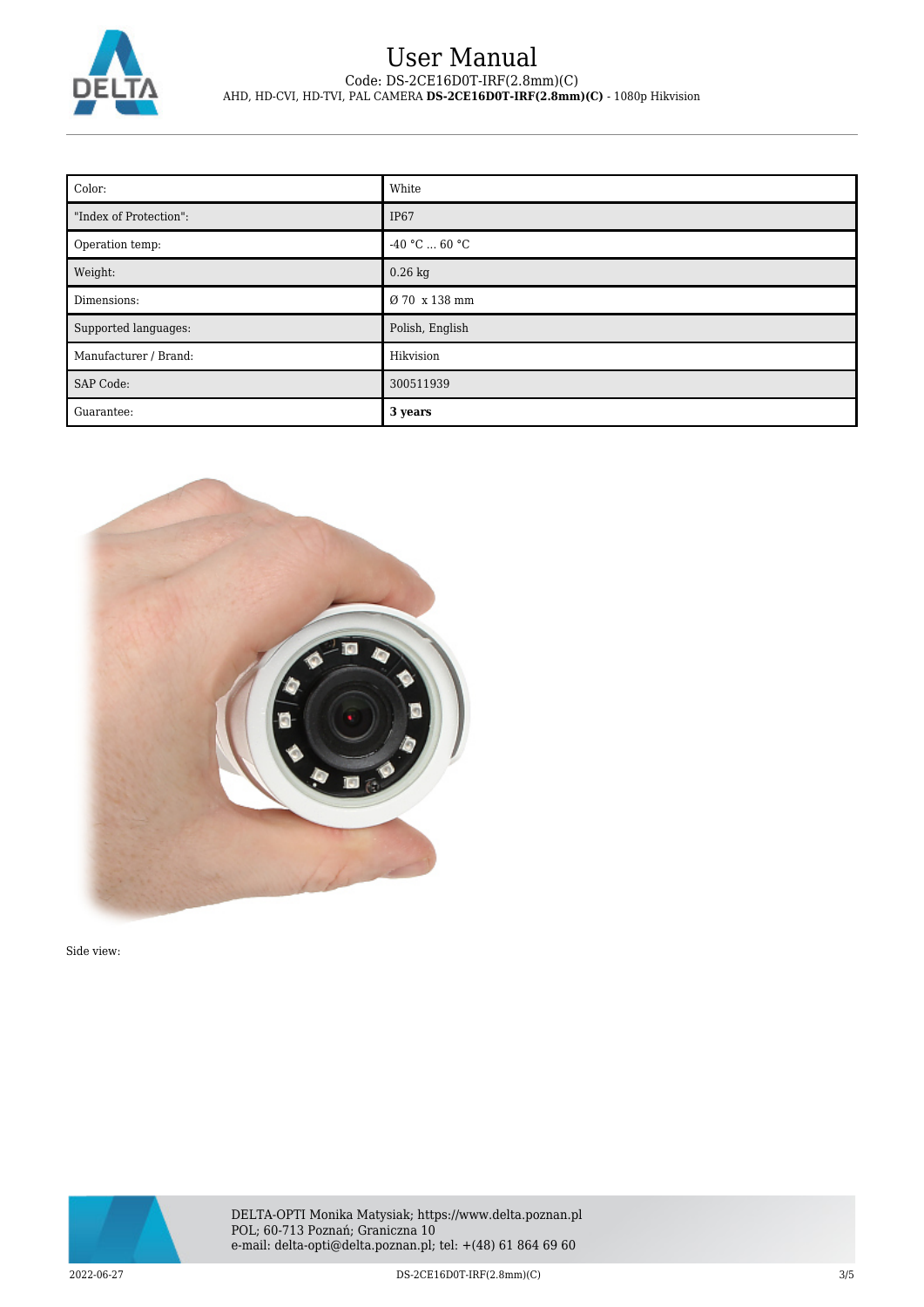



Mounting side view:



Camera dimensions:



The change of the AHD / HD-CVI / HD-TVI / PAL standard is done with the corresponding button by keeping it pressed for approx. 5 seconds:



DELTA-OPTI Monika Matysiak; https://www.delta.poznan.pl POL; 60-713 Poznań; Graniczna 10 e-mail: delta-opti@delta.poznan.pl; tel: +(48) 61 864 69 60